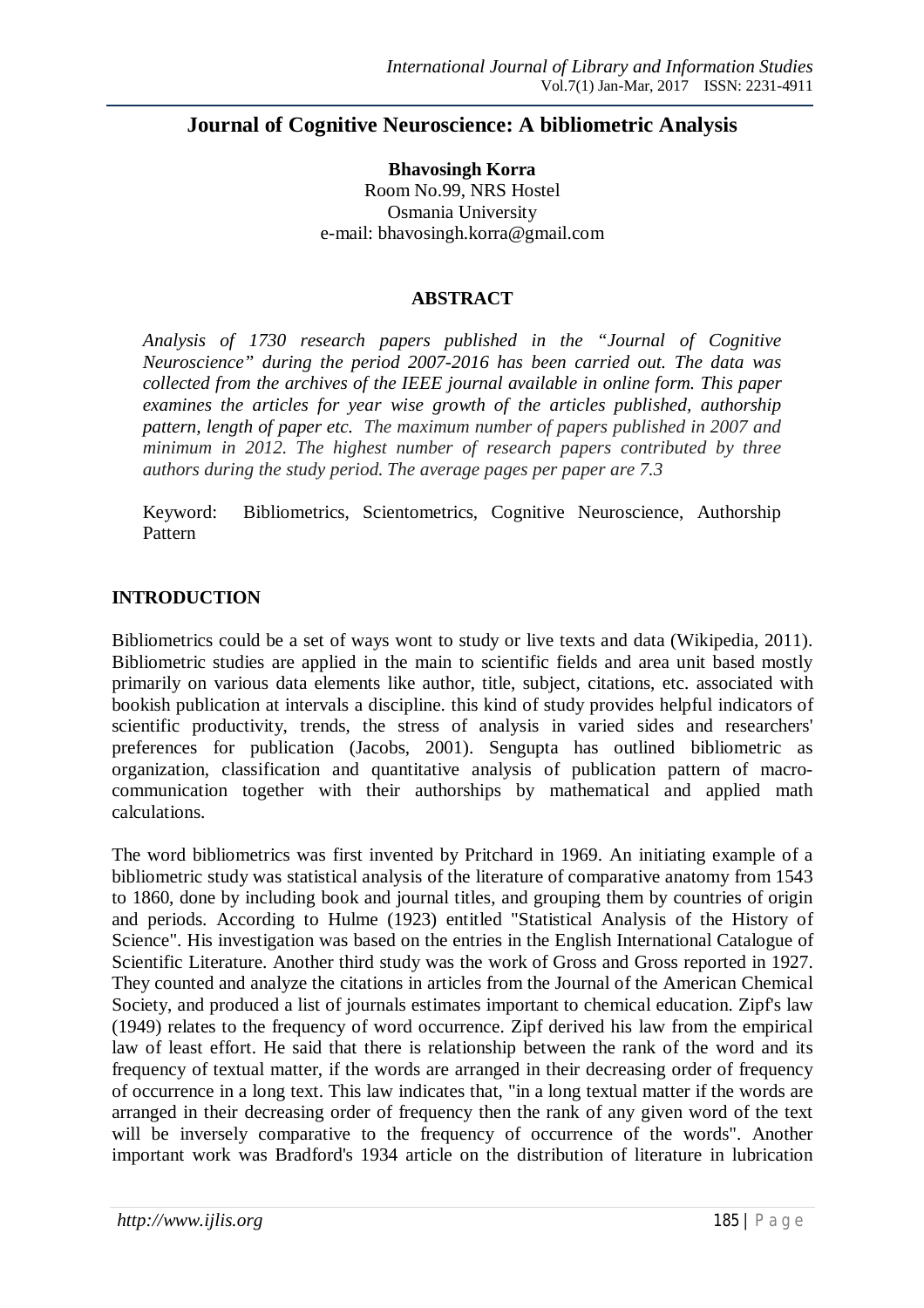research. It is an important part of the theoretical foundation of bibliometrics, "Bradford's Law of Scattering".

**Journal of Cognitive Neuroscience** investigates brain–behavior interaction and promotes lively interchange among the mind sciences. Contributions address both descriptions of function and underlying brain events and reflect the interdisciplinary nature of the field, covering developments in neuroscience, neuropsychology, cognitive psychology, neurobiology, linguistics, computer science, and philosophy. Journal is started from 1989 till to today, it is a monthly journal publishes 12 issues per year. Journal impact factor is 3.108. Journal website is http://ieeexplore.ieee.org/xpl/aboutJournal.jsp?punumber=6720218

## **REVIEW OF LITERATURE**

Thanuskodi (2010) discussed the research output performance of social scientists on social science subjects. The analysis cover mainly the number of articles, authorship pattern, subject wise distribution of articles, average number of references per articles, forms of documents cited, year wise distribution of cited journals etc. Yeoh and Kaur (2008) analyses the publication output of Research in Higher Education for subject support in collection development in the light of growing interest in diversified domains of research in higher education. Consequently, analysis of 40 issues of publications revealed a diversified usage pattern of bibliographic reference sources by contributing researchers, with a cumulative total of citations being 8,374. A positive trend in research collaboration of contributing authors, and a steady growth in the use of reference sources, periodicals and web documents in the citations signify the trend of scholarly communication of research works in the electronic age. Similar to other disciplines of research findings, journals and books were the most cited source materials for researchers thrash out.

Santhi and Jeyachitra studied papers published in IEEE Transactions on Control systems Technology from 1998-2007. Study was carried out for each cited reference on following point – Number of authors, type of document, continent of origin of the document etc. The study revealed that one paper contribution constituted 85.4 percent of total output and the authors who have contributed 5-21 paper constitute 0.43% alone. The above study supports the fact that when the number of published paper increases, the number of contributed author decreases

Velmurugan Velmurugan (2013) study aims to explore the publication of papers in Annals of Library and Information Studies. The Scientometric analysis has been conducted with 203 contributions published in the journal for a period of selected six years i.e. 2007 – 2012. It was observed from the study that the highest number of contributions i.e., 43 (21.19%) were published in the year 2010. Most of the contributions are found by double authored i.e., 88 (43.35 %.). The degree of collaboration (i.e.131out of 203) was high in terms of authorship pattern was 0.64.

## **OBJECTIVES OF THE STUDY**

- To find out the year wise distribution of articles in Journal of Cognitive Neuroscience
- To study the authorship pattern.
- To study the length of journal articles.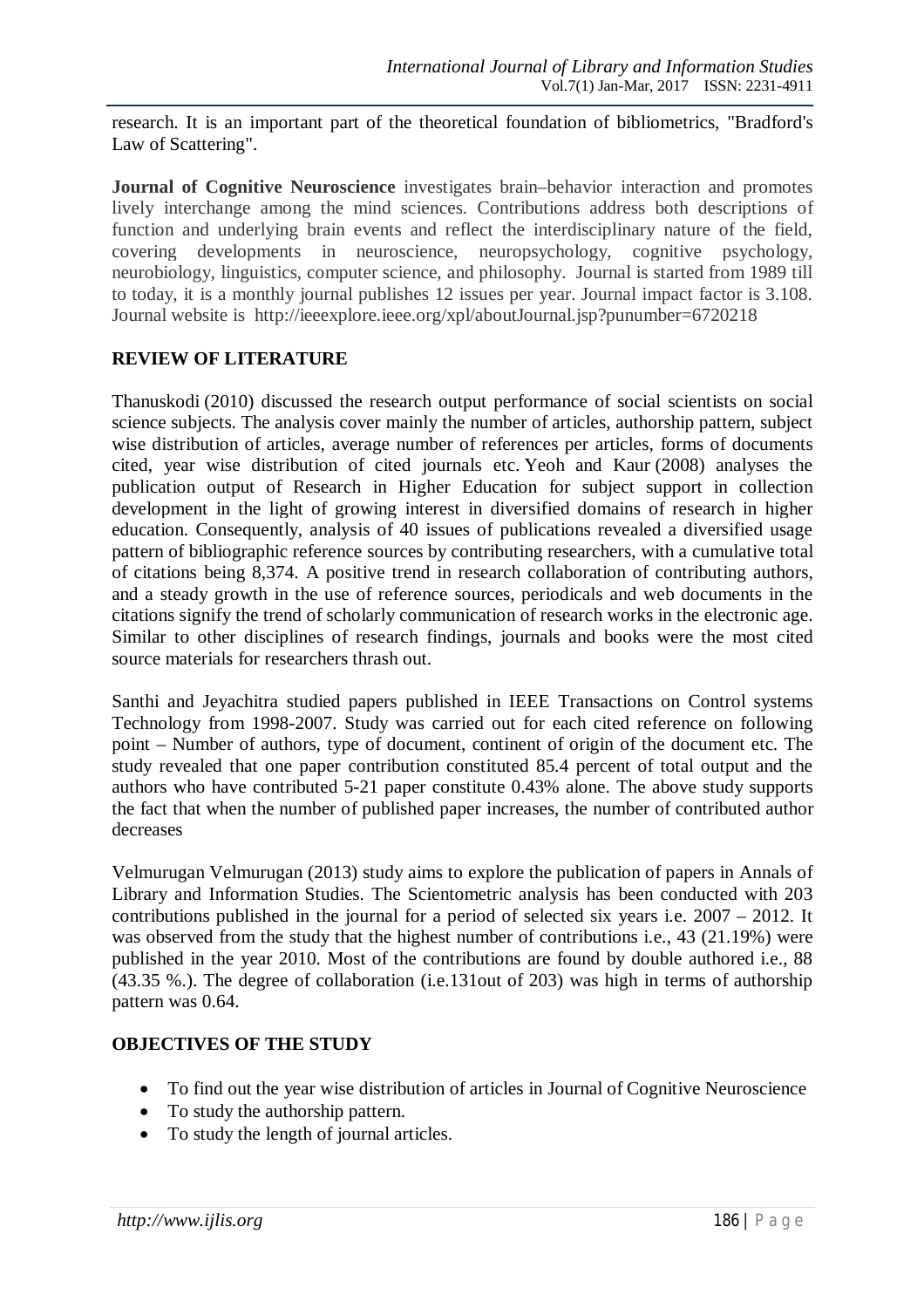## **METHODOLOGY**

Journal of Cognitive Neuroscience (JRN) for 10 years period contas 120 issues and 1730 papers published during the year 2007 - 2016 are considered for the study. The data collected has been studied by applying filters on basis of different criterion. Quantitative techniques have been adapted for the study. The journal is analyzed for number of issues and papers published, number of authors, year wise growth in papers for the period of study.

### **Results and Discussion**

### **Year wise distribution of papers**

Table-1 shows the distribution of research articles published in Journal of Cognitive Neuroscience 2007 – 2016. The total of 1730 research articles was published with an average of 173 articles per year. Out of 1730 articles, the highest number of research articles were published in the year 2007 with 212 research articles followed by 200 articles in 2015 ; 199 articles in 2014 ; 182 article in 2016; 180 articles in 2007 ; 175 articles in 2009 ; 165 articles in 2011; 156 articles in 2013; 141 articles in 2010 ; 120 articles and the lowest number of articles were published in the year 2012 (10 articles per issue). The average number of papers per year is 173 during the study period.

| S.No.          | Year | <b>No. of Articles</b> | $\frac{0}{0}$ |
|----------------|------|------------------------|---------------|
| 1              | 2007 | 212                    | 12.25         |
| $\overline{2}$ | 2008 | 180                    | 10.40         |
| 3              | 2009 | 175                    | 10.12         |
| $\overline{4}$ | 2010 | 141                    | 8.15          |
| 5              | 2011 | 165                    | 9.54          |
| 6              | 2012 | 120                    | 6.94          |
| 7              | 2013 | 156                    | 9.02          |
| 8              | 2014 | 199                    | 11.50         |
| 9              | 2015 | 200                    | 11.56         |
| 10             | 2016 | 182                    | 10.52         |
| <b>Total</b>   |      | 1730                   | 100           |

**Table-1: Year wise distribution of papers**

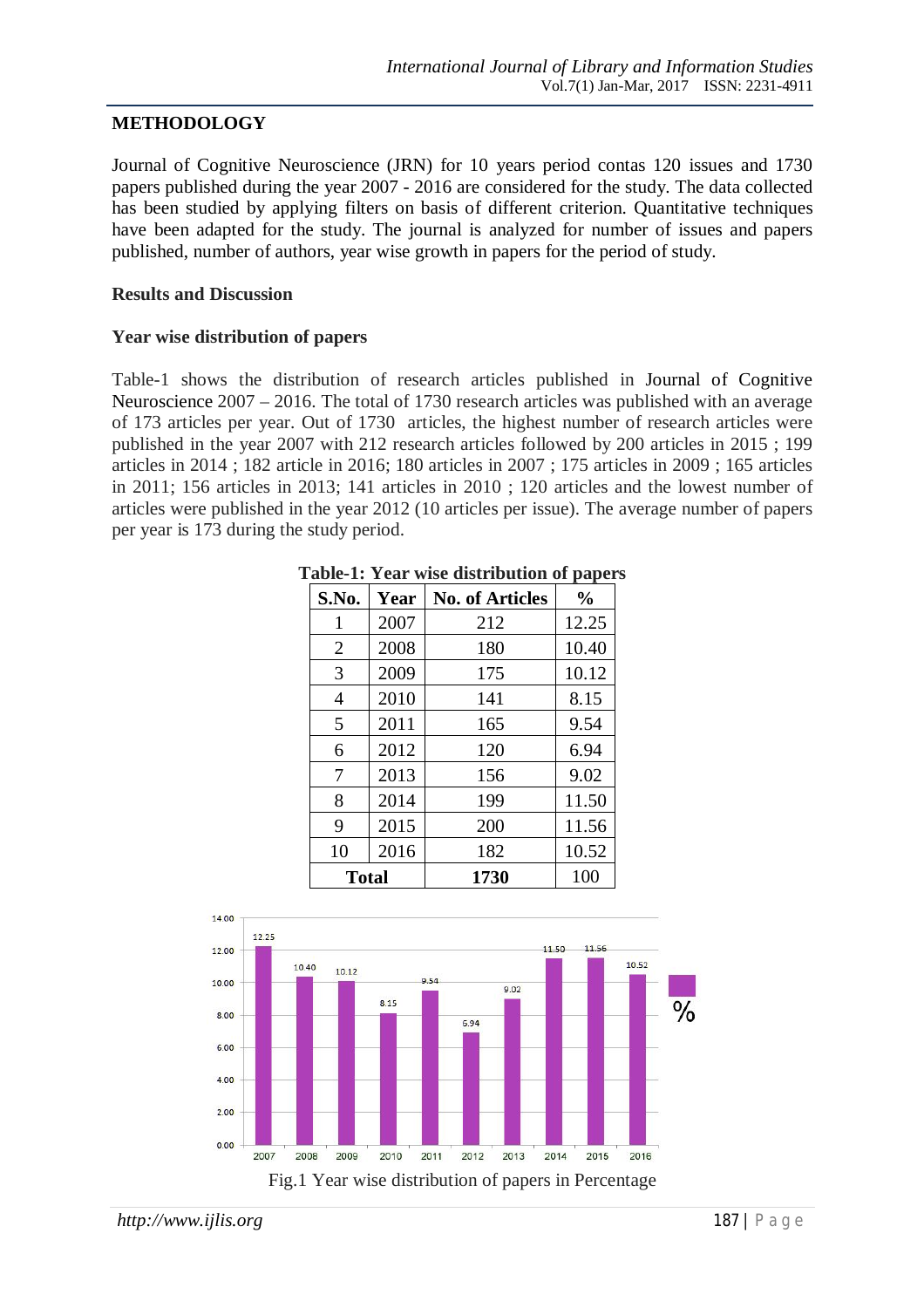### **Year and Issue-wise Distribution of papers**

Table-2 indicates the issue no-wise distribution of research articles published in Journal of Cognitive Neuroscience 2007–2016. The total of 1730 research articles was published within the 10 years, highest articles in issue no.5 and 11 in 2007, followed by 24 articles in issue no.11, in 2011; 24 articles in issues no.4 in 2014; 24 articles in issue no.4 in 2015 and 20 articles in issue no.5 in 2016 and remaining very least 7 articles in issue 5in 2011.

| S.No | Year         | No.1 | No.2 | No.3 | No.4 | No.5 | No.6 | No.7 | <b>No.8</b> | No.9 | <b>No.10</b> | No.11 | No.12 | <b>Total</b> |
|------|--------------|------|------|------|------|------|------|------|-------------|------|--------------|-------|-------|--------------|
| 1    | 2007         | 20   | 18   | 14   | 20   | 24   | 14   | 14   | 16          | 18   | 20           | 24    | 10    | 212          |
| 2    | 2008         | 11   | 12   | 10   | 16   | 14   | 15   | 24   | 14          | 14   | 16           | 16    | 18    | 180          |
| 3    | 2009         | 12   | 15   | 14   | 16   | 18   | 14   | 12   | 14          | 14   | 16           | 18    | 12    | 175          |
| 4    | 2010         | 10   | 14   | 16   | 18   | 9    | 18   | 10   | 11          | 9    | 8            | 9     | 9     | 141          |
| 5    | 2011         | 12   | 10   | 16   | 14   | 7    | 14   | 14   | 16          | 18   | 10           | 24    | 10    | 165          |
| 6    | 2012         | 10   | 9    | 11   | 10   | 11   | 10   | 11   | 9           | 9    | 8            | 12    | 10    | 120          |
| 7    | 2013         | 12   | 10   | 16   | 12   | 11   | 14   | 14   | 12          | 18   | 12           | 11    | 14    | 156          |
| 8    | 2014         | 18   | 14   | 20   | 24   | 14   | 14   | 16   | 18          | 16   | 12           | 16    | 17    | 199          |
| 9    | 2015         | 14   | 18   | 14   | 20   | 24   | 14   | 14   | 16          | 18   | 20           | 18    | 10    | 200          |
| 10   | 2016         | 14   | 14   | 16   | 18   | 20   | 14   | 16   | 18          | 16   | 18           | 10    | 8     | 182          |
|      | <b>Total</b> | 133  | 134  | 147  | 168  | 152  | 141  | 145  | 144         | 150  | 140          | 158   | 118   | 1730         |

**Table-2: Year and Issue-wise Distribution of papers**

## **Authorship Pattern**

It is observed from the Table-3, out of 1730 papers, the highest number of papers was published by two authors and it accounts for 579 with (33.47%) followed by three authored articles account for 540 with (31.21%).; 251 (14.51% ) of articles were published by four authors. 202(11.68%) of articles were published by single authors. 118(6.82%) of articles were published by five authors. Only 40(2.31%) of articles were published by more than five authors. But the trend of the author pattern in the journal shows that the team size was three to two.

| Table-9. Authorship I attefu |                |                        |               |  |  |  |
|------------------------------|----------------|------------------------|---------------|--|--|--|
| S.No.                        | <b>Authors</b> | <b>No. of Articles</b> | $\frac{0}{0}$ |  |  |  |
| 1                            | Single Author  | 202                    | 11.68         |  |  |  |
| $\overline{2}$               | Two Author     | 579                    | 33.47         |  |  |  |
| 3                            | Three Author   | 540                    | 31.21         |  |  |  |
| 4                            | Four Author    | 251                    | 14.51         |  |  |  |
| 5                            | Five Author    | 118                    | 6.82          |  |  |  |
| 6                            | Six Author     | 40                     | 2.31          |  |  |  |
|                              | <b>Total</b>   | 1730                   | 100           |  |  |  |

## **Table-3: Authorship Pattern**

## **Year-wise distribution of Pages**

Table 4 shows that 1730 papers published with a total page of 12383 (average 7.3 pages per article) during the year 2007-2016. It is observed that the average length of the articles varied from a minimum of 5.7 pages to a maximum of 7.6 pages. The year 2015 has highest average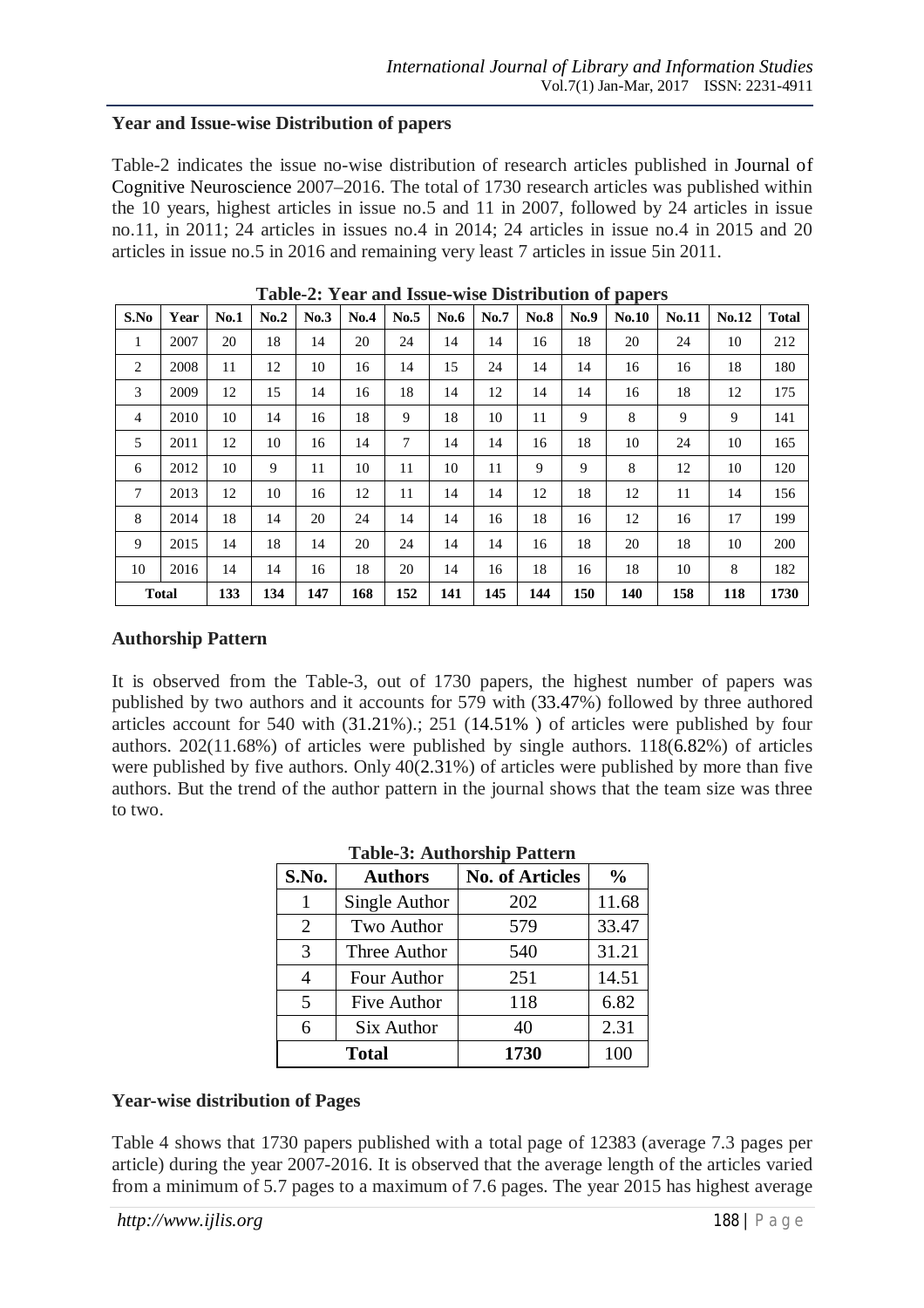| <b>Table-4: Year-wise distribution of Pages</b> |       |                 |                    |               |  |  |  |
|-------------------------------------------------|-------|-----------------|--------------------|---------------|--|--|--|
|                                                 |       |                 |                    | Average pages |  |  |  |
| S.No.                                           | Year  | No. of Articles | <b>Total Pages</b> | per Article   |  |  |  |
|                                                 | 2007  | 212             | 1521               | 7.2           |  |  |  |
| 2                                               | 2008  | 180             | 1156               | 6.4           |  |  |  |
| 3                                               | 2009  | 175             | 1205               | 6.9           |  |  |  |
| 4                                               | 2010  | 141             | 1234               | 8.8           |  |  |  |
| 5                                               | 2011  | 165             | 1269               | 7.7           |  |  |  |
| 6                                               | 2012  | 120             | 1051               | 8.8           |  |  |  |
| 7                                               | 2013  | 156             | 1078               | 6.9           |  |  |  |
| 8                                               | 2014  | 199             | 1141               | 5.7           |  |  |  |
| 9                                               | 2015  | 200             | 1518               | 7.6           |  |  |  |
| 10                                              | 2016  | 182             | 1210               | 6.6           |  |  |  |
|                                                 | Total | 1730            | 12383              |               |  |  |  |

pages per paper with 7.6 pages while the year 2014 has the lowest average pages per paper with 5.7

## **Findings**

The analysis revealed the following conclusions.

- The maximum number of papers published in 2007 and minimum in 2012.
- The highest number of research papers contributed by three authors during the study period.
- The average pages per paper are 7.3

### **Conclusion**

The publishing trend totally depends on the productivity of contributors, pattern of contributions and the quality of information. The analysis explores that the majority of papers by three authors. The average pages is 7.3 and it is the ideal for research papers. The study revealed that the journal seems to be popular among the international research community with around 173 papers for year. A significant note of the study is that the majority of the articles are contributed by co-author. A notable attribute of this study is that, this journal really stipulates / induces fruitful research for the researcher. Today, we see that research is done in almost all the branches of knowledge, especially in sciences.

## **References**

- 1. Hulme, E.W. (1923). Statistical bibliography in relation to the growth of modern civilization. Grafton, London.
- 2. Jacobs, D. (2001). A bibliometric study of the publication patterns of scientists in South Africa 1992-96, with particular reference to status and funding. Information Research, 6(3), paper 104. Retrieved from http://InformationR.net/6-2/paper104.html
- 3. Pritchard, A. (1969). Statistical bibliography or bibliometrics. Journal of Documentation, 25(4), 348-349.